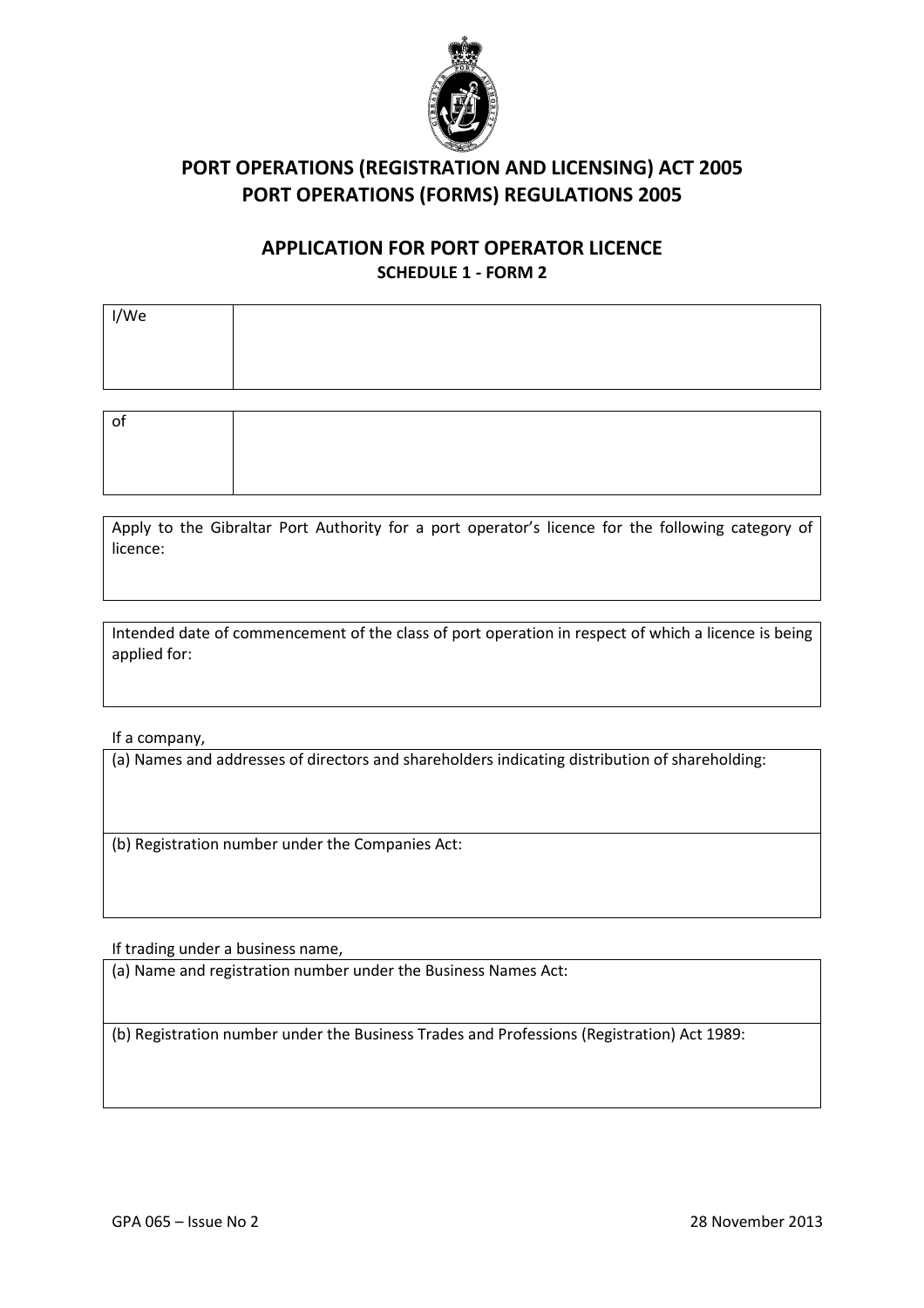

#### APPLICATION FOR PORT OPERATOR LICENCE SCHEDULE 1 - FORM 2

If trading as a partnership, names and addresses of partners:

(a) Name and address:

(b) Name and address:

and in all cases:

(a) Address of registered office:

(b) Address of principal place of business:

(c) Telephone and fax number:

(d) Email address:

(e) Details of any relevant trade licence (please attach copies):

(f) Date and details of any previous registration as a port operator (please provide certificate number):

(g) Details of any relevant licences held under the Imports and Exports Act (attach copies):

I/We enclose evidence and I/we have available sufficient financial resources to ensure the establishment and proper administration of the port operation carried on or proposed to be carried on under the licence.

Details of capitalisation of the business and of the business plan for a period of five years indicating at least the source and volume of business and turnover on which the business plan is based: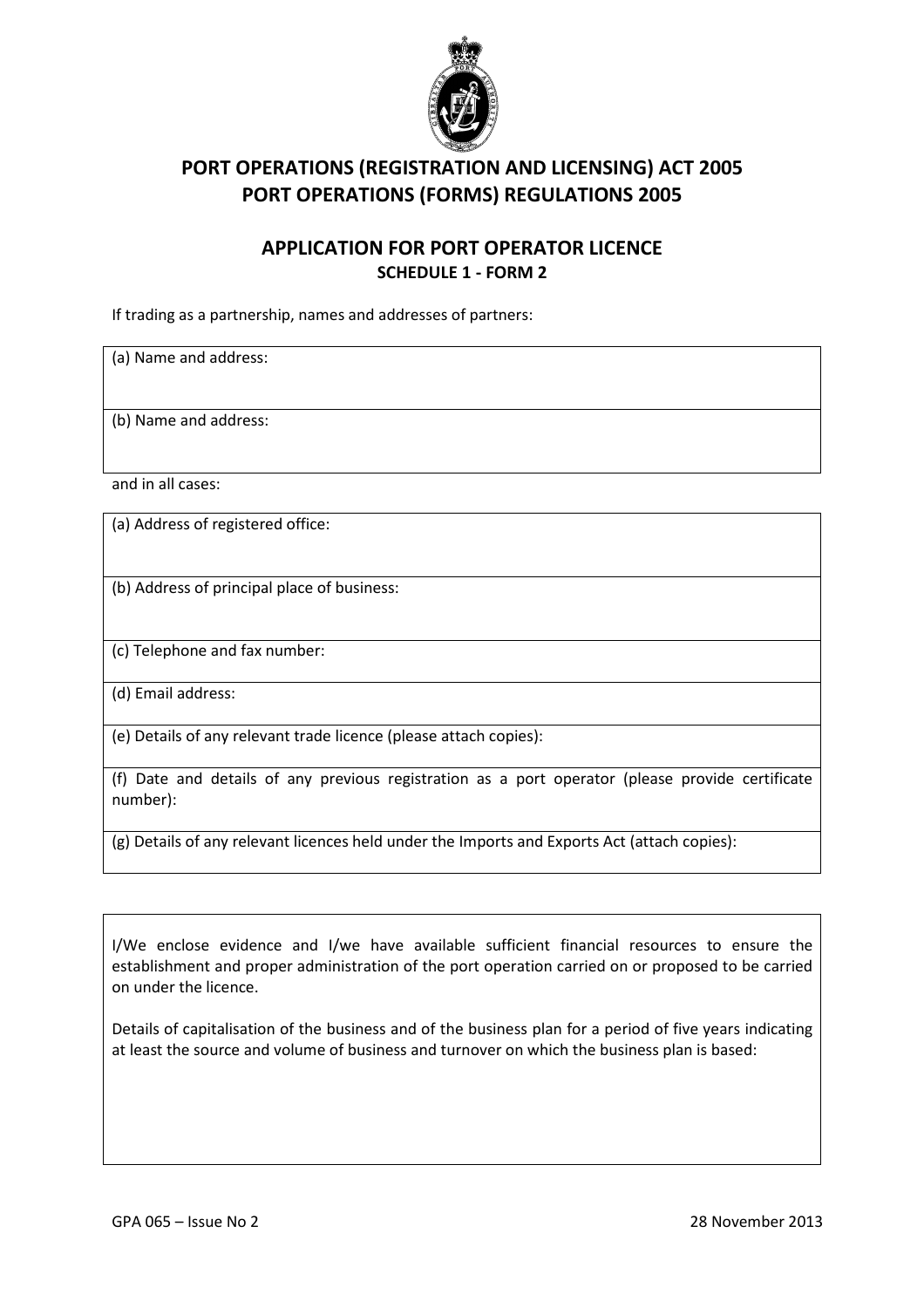

### APPLICATION FOR PORT OPERATOR LICENCE SCHEDULE 1 - FORM 2

I/We enclose evidence of professional competence.

Number of full time Port Workers employed (attach list indicating whether or not the workers are entitled workers under the Employment Regulations 1994 and if not, indicating beside each worker, the date of issue of the work permit, the date of the termination of the permit and details of the worker's permit under the Immigration Control Act, and against each worker, give the registration number of that worker with the Employment and Training Board):

Number of other employees of the company, setting out their role, function and job title:

If the employees are not yet employed, give details of the intended structure of the company:

Give particulars of premises. If approved by the Collector of Customs, attach a copy of the approval:

Location of berth allocated by the Captain of the Port or available for the purpose of the business, if applicable:

Full details of any vessel to be used, if to be used under this Licence:

Details of principal equipment engaged in the business (attach a list showing against any item which under any statute is required to have been inspected and approved, details of the date of the last inspection and a copy of the approval of extract from the book of records of inspection):

Details of the incremental business that the applicant hopes to attract to the Port:

Details of training opportunities that the company will offer: